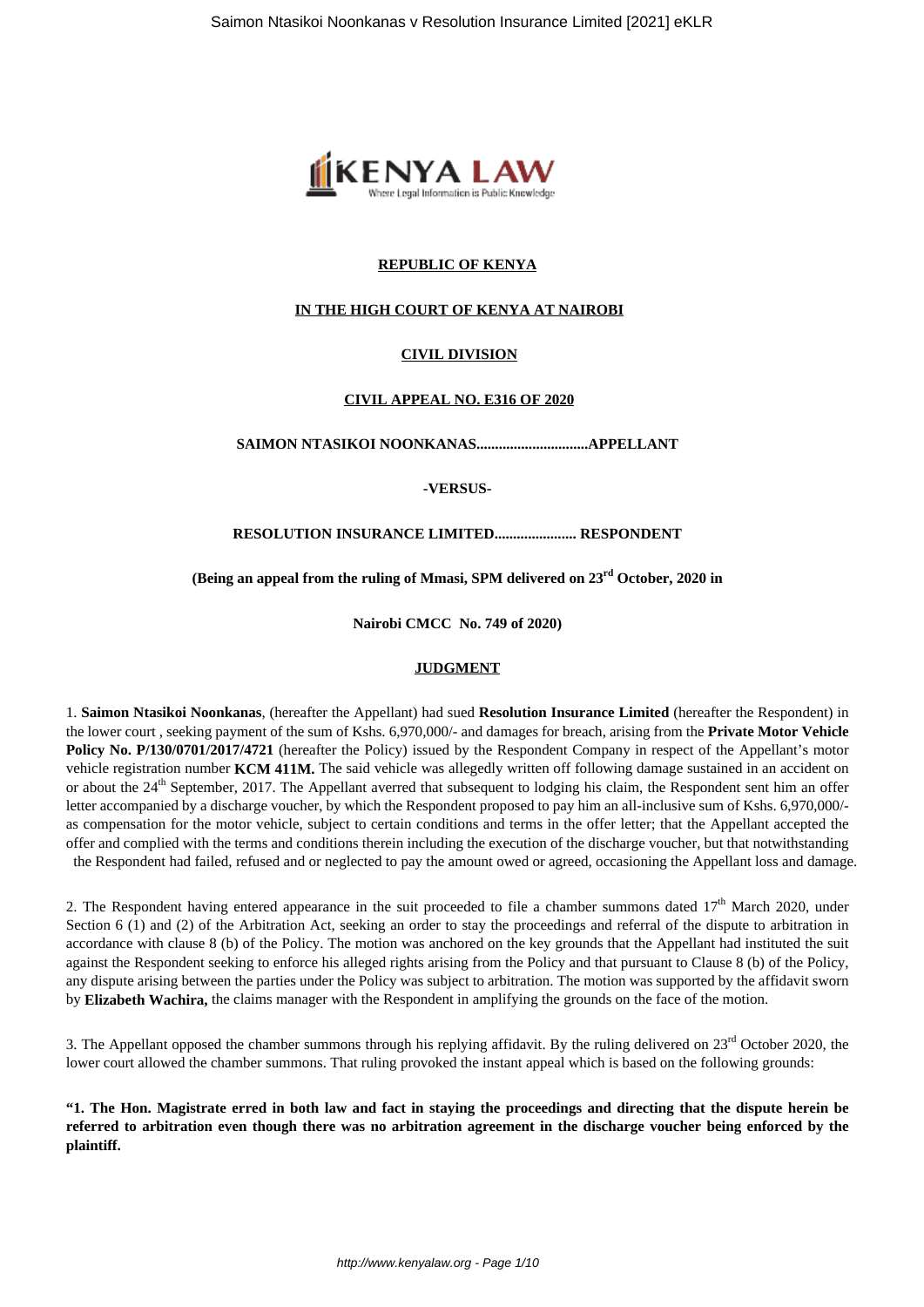**2.The Hon. Magistrate erred in both law and fact in making a decision where there is no existing dispute warranting arbitration as the Defendant having made a settlement offer and the Plaintiff having accepted the offer.**

**3.The Hon. Magistrate erred in both law and fact in failing to consider that the suit was for enforcement of the discharge voucher made between the Plaintiff and the Defendant.**

**4.The Hon. Magistrate erred in both law and fact in failing to acknowledge the Defendant's mischief alleging unsubstantiated claims of fraud and instigating investigations after it had concluded and approved the settlement of the claim with the Plaintiff.**

**5.The Hon. Magistrate erred in both law and fact in failing to note that the Defendant does not want to pay the Plaintiff the claimed amount to the extent that they created and or fabricated allegations of fraud 2 years after they agreed to settle the insurance claim.**

**6. The Hon. Magistrate erred in both law and fact and misdirected herself in failing to acknowledge that the letter of offer and Discharge Voucher in the present suit have not been nullified and or set aside and constituted a valid contract for enforcement.**

**7. The Hon. Magistrate erred in both law and fact in failing to consider that the Defendant's Application dated 17th March, 2020 was an afterthought and filed to avoid paying out a settlement in fulfilment of a valid contract.**

**8. The Hon. Magistrate erred in both law and fact in failing to consider the Plaintiff's averments in the Replying Affidavit dated 11th August, 2020 and submissions filed in Court on 29th September, 2020 and instead rendered a ruling that did not include the Plaintiff's representations before the court clearly showing bias and that the court had made predetermined position to exclude the Plaintiff.**

**9. The Hon. Magistrate erred in both law and fact in failing to acknowledge and appreciate the numerous authorities cited by the plaintiff from the Court of Appeal which clearly contradict the position taken by the learned Magistrate in her Ruling subject of this appeal."**

4. The appeal was canvassed by way of written submissions. Anchoring his submissions on the provisions of Section 6(1) (b) & (3) of the Arbitration Act and placing reliance on the decision in **UAP Provincial Insurance Company Ltd v Michael John Beckett [2013] eKLR,** counsel for the Appellant submitted that there was not in fact any dispute between the parties concerning the matters agreed to be referred to arbitration under the Policy, as the settlement proposed in the Respondent's offer letter of  $19<sup>th</sup>$  March 2018 had been accepted by the Appellant by executing the discharge voucher on 20<sup>th</sup> March 2018 and complying with the terms in the offer letter and that the suit in the lower court was seeking to enforce the settlement.

5. Further citing the decisions in **Lochab Transport Ltd v Kenya Arab Orient Insurance Ltd (1986) eKLR** and **Margret Gakenia Mwaniki v Kenya Orient Insurance Limited [2020] eKLR** counsel argued that once the Respondent offered to compromise the claim which offer was subsequently accepted by the Appellant, a valid contract was sealed; that such contract was good unless and until set aside for fraud, which in this instance was not pleaded and demonstrated to the requisite standard; and that the said contract compromised the Appellant's initial claim and superseded the arbitration clause in the Policy. Thus, the Respondent could not invoke the arbitration clause to avoid the settlement.

6. Concerning the question of the admissibility of the evidence of the offer that was made by the Respondent on a "*without prejudice" basis,* counsel argued that this instant is an exception to the general rule in section 23(1) of the Evidence Act, because a legally binding contract was formed when the Appellant received the offer letter and accepted it by executing the discharge voucher. Counsel cited several authorities for the proposition, including **Halsbury's Law of England Vol 17** at paragraph 213, where it is stated that the contents of a communication made "without prejudice" are admissible when there has been a binding agreement between the parties arising out of it, which he said is the case herein ; **Mumias Sugar Co. Ltd & Another v Beatrice Akinyi Omondi [2016] eKLR** and **Trinity Prime Investments Limited v Lion of Kenya Insurance Company Limited [2015] eKLR** where **Ringera J** (as he then was) found that a discharge voucher executed pursuant to an offer *"constituted a contract couched in clear and unambiguous terms*". The court was urged to allow the appeal.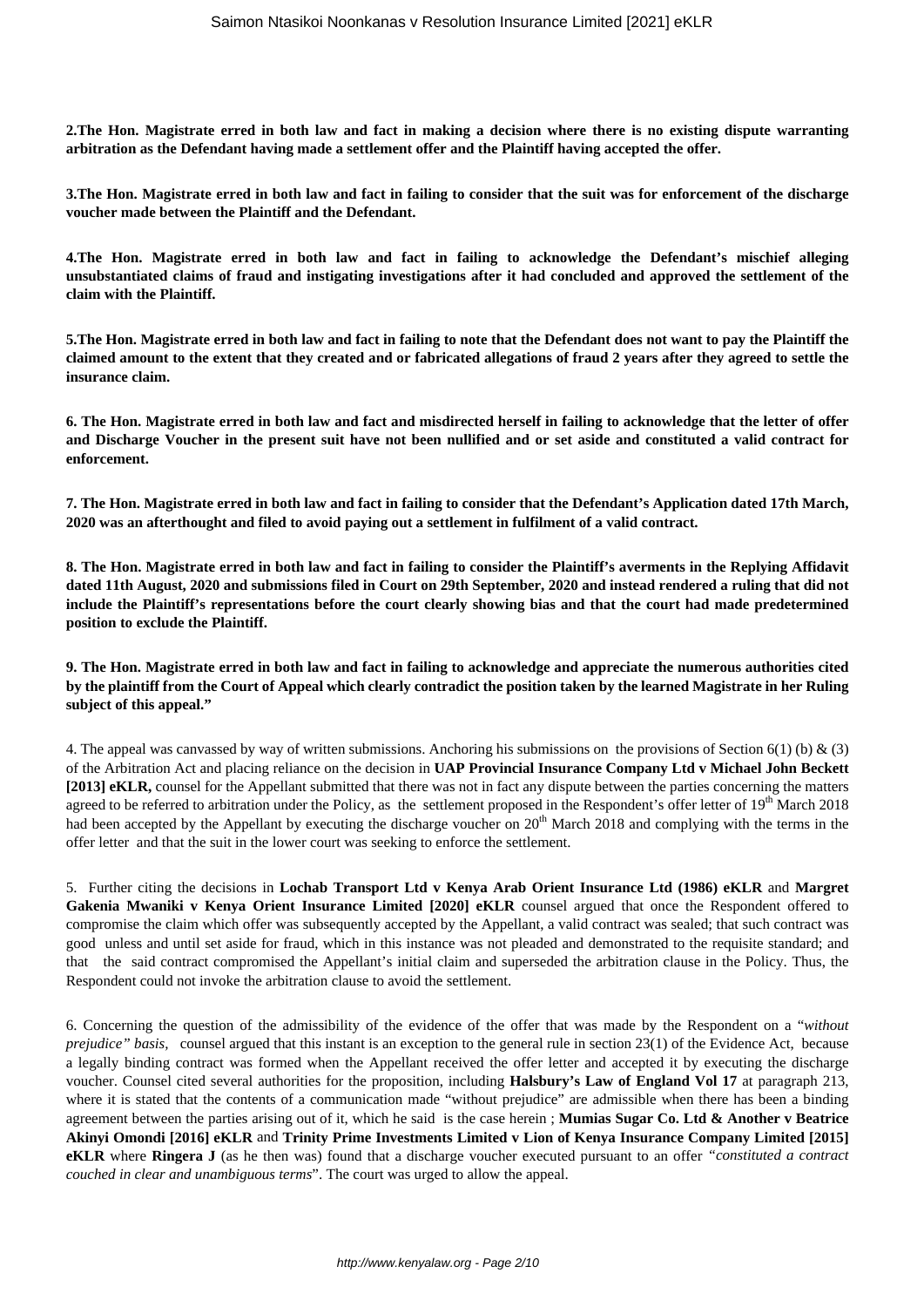## Saimon Ntasikoi Noonkanas v Resolution Insurance Limited [2021] eKLR

7. The Respondent defended the decision of the lower court. Firstly, referring to Section 6(1) & (2) of the Arbitration Act counsel contended that the dispute between the parties herein was governed by the Policy and that clause 8(b) of the said Policy provided for arbitration in the event of a dispute on any matter relating to the Policy, which in his view included the matter before the lower court. That the arbitration clause could only be defeated if it was caught up by the provisions of Sub-section 1 (a) or (b) of section 6 of the Arbitration Act as to being null and void, inoperative or incapable of being performed or where there was not in fact any dispute between the parties, concerning matters agreed to be referred for arbitration.

8. He asserted that the validity of the arbitration clause was not challenged and that there existed a dispute between the parties as the Appellant seeks compensation for alleged breach of the Policy of insurance. He sought to distinguish the facts of this case from the case of **UAP Provincial Insurance Company vs Michael John Becket's** where the settlement had been preceded by lengthy negotiations, unlike in this case where he asserted that no agreement had been concluded between the parties . As regards **Lochab's** case, he asserted that repudiation was done several months after the offer letter and part payment had been done and that the suit was brought to enforce a contract under a discharge voucher, unlike in this case which is not exclusively brought for such purpose.

9. Regarding the application of the "*without prejudice rule*", counsel argued that in the case of **Mumias Company Ltd V Beatrice** Akinyi Omondi unlike in this case, the offer to settle had not been repudiated and no fraud had been discovered. Thus, he took the position that the discharge voucher in this case is unenforceable on account of fraud by the Appellant in violation of the principle of *uberrimae fidei* applicable in insurance contracts, and that therefore the said voucher cannot be treated as constituting a separate contract outside of the Policy, as indeed clause 7 thereof permitted repudiation of claims for fraud.

10. He contended that the suit in the lower court was not brought to enforce a settlement but for alleged breach of the insurance Policy, which claim could not succeed on account of alleged serious acts of fraud on the part of the Appellant. The Court was urged to uphold the decision of the lower Court. Finally, counsel took issue with the relief in the memorandum of appeal seeking that default judgment be entered against the Respondent. According to counsel, the prayer was misplaced as no application for such judgment had been sought in the lower court, the matter having proceeded upon the Respondent's motion for stay of proceedings under section 6 of the Arbitration Act. The court was urged to dismiss the appeal.

11. The court has perused the record of the lower court, considered the grounds of appeal, and the parties' submissions in respect of the appeal. The duty of this court as a first appellate court is to re-evaluate the evidence adduced in the lower court and to draw its own conclusions, but always bearing in mind that it did not have opportunity to see or hear the witnesses testify. See **Peters v Sunday Post Ltd (1958) EA 424; Selle and Anor. v Associated Motor Boat Co. Ltd and Others (1968) EA 123; William Diamonds Ltd v Brown [1970] EA 11** and **Ephantus Mwangi and Another v Duncan Mwangi Wambugu (1982) – 88) IKAR 278.**

12. The Court of Appeal stated in **Abok James Odera t/a A. J. Odera & Associates v John Patrick Machira t/a Machira & Co. Advocates [2013] eKLR** that:

**"This being a first appeal, we are reminded of our primary role as a first appellate court namely, to re-evaluate, re-assess and reanalyze the extracts on the record and then determine whether the conclusions reached by the learned trial Judge are to stand or not and give reasons either way. See the case** *of Kenya Ports Authority versus Kusthon (Kenya) Limited (2000) 2EA 212* **wherein the Court of Appeal held,** *inter alia,* **that: -**

*"On a first appeal from the High court, the Court of Appeal should consider the evidence, evaluate it itself and draw its own conclusions though it should always bear in mind it has neither seen nor heard the witnesses and should make due allowance in that respect. Secondly that the responsibility of the court is to rule on the evidence on record and not to introduce extraneous matters not dealt with by the parties in the evidence."*

13. This appeal emanates from a ruling delivered on  $23<sup>rd</sup>$  October, 2020 allowing the Respondent's chamber summons dated  $17<sup>th</sup>$ March, 2020 seeking to stay the proceedings in the lower court pending arbitration. The chamber summons was expressed to be brought under Section 6 (1) and (2) of the Arbitration Act. There is no dispute that the Respondent had insured the Appellant's motor vehicle registration number **KCM 411M** under a Policy No. P/130/0701/2017/4721 (the Policy) prior to the alleged accident involving the vehicle, and the Appellant had lodged his claim seeking to be indemnified by the Respondent. Further, it is undisputed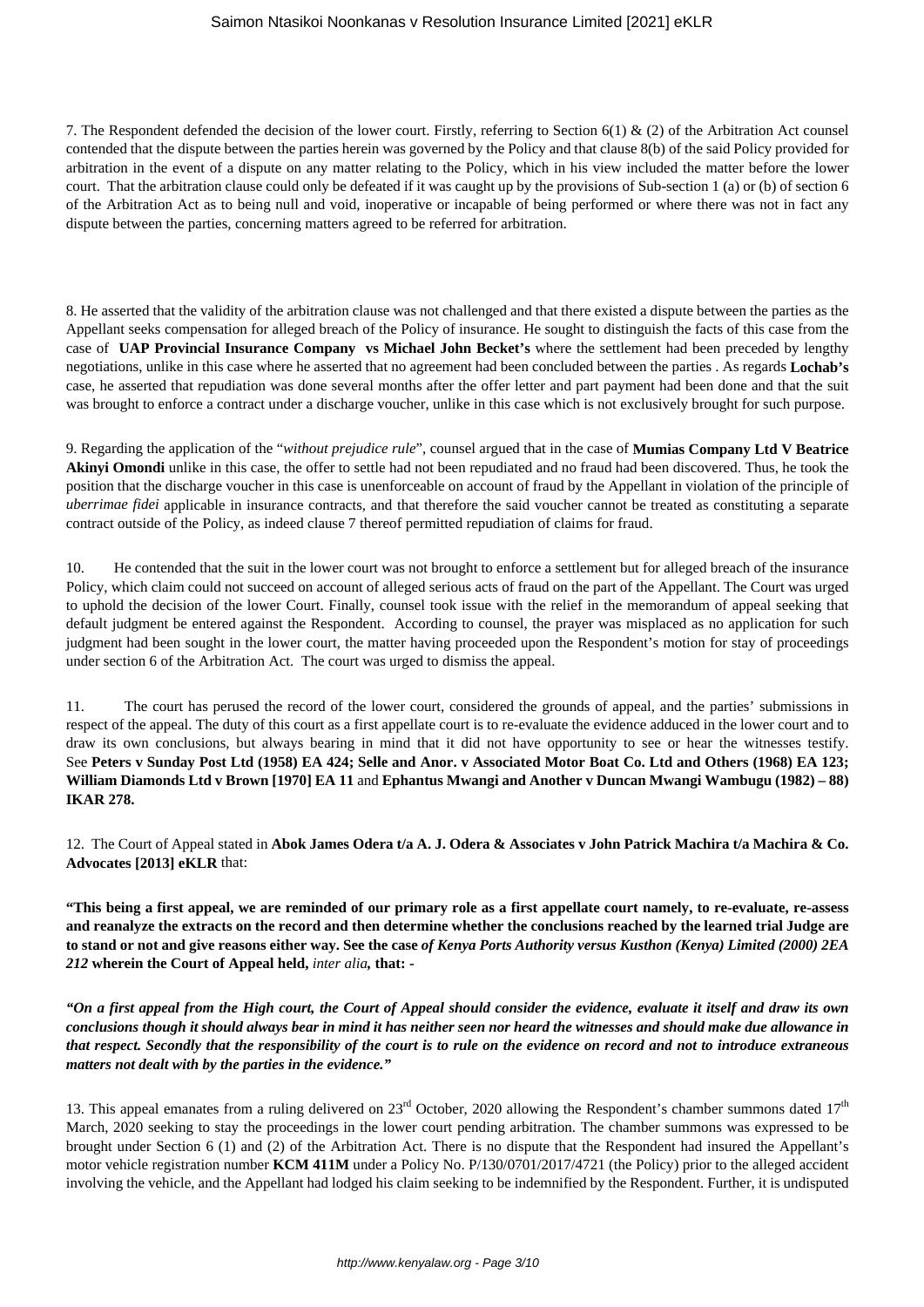that clause 8 (b) of the Policy document provided for referral of any disputes related to the Policy to arbitration. The Respondent had invoked the said clause in the chamber summons.

14. The said Clause 8 of the Policy Agreement is titled **"Dispute between You and Us"** and provided that:-

#### **"If any dispute arises between you and us on any matter relating to this policy, such dispute will be referred to:**

*(a)* **A single mediator to be agreed between you and us within thirty (30) days of the dispute arising and the mediation process to be finalized not later than thirty (30) days thereafter.**

*(b)* **A single arbitrator, under the rules of Arbitration Act 1995 of Kenya, agreed between us, to be appointed thirty (30) days of the dispute arising, if we cannot agree, either party can apply to the Chairman of the Chartered Institute of Arbitrators (Kenya Branch) to appoint an arbitrator whose decision will be binding on you and us. The arbitral award be final. If the dispute is not referred to the arbitration process within twelve (12) months, we will assume you have abandoned the claim.**

*(c)* **The Costs of arbitration (including fees and expenses of the arbitrators) shall be shared equally between the parties UNLESS the award expressly provides otherwise."**

15. The Respondent's application in the lower court was premised on the provisions of Section 6 (1) and (2) of the Arbitration Act which provide that:

**"(1) A court before which proceedings are brought in a matter which is the subject of an arbitration agreement shall, if a party so applies not later than the time when that party enters appearance or otherwise acknowledges the claim against** which the stay of proceedings is sought, stay the proceedings and refer the parties to arbitration unless it finds—

**(a) that the arbitration agreement is null and void, inoperative or incapable of being performed; or** 

**(b) that there is not in fact any dispute between the parties with regard to the matters agreed to be referred to arbitration.** 

**(2) Proceedings before the court shall not be continued after an application under subsection (1) has been made and the matter remains undetermined.** 

**(3) If the court declines to stay legal proceedings, any provision of the arbitration agreement to the effect that an award is a condition precedent to the bringing of legal proceedings in respect of any matter is of no effect in relation to those proceedings."**

16. On this appeal, as in the lower court, the dispute has centered upon the legal impediment in section 6 (1) (b) above. The question whether the summons in the lower court was brought in compliance with the statutory requirements of Section 6(1) of the Arbitration Act raised for the first time on this appeal by the Appellant cannot be entertained as no such issue was raised before the trial court. Similarly, the prayer in the memorandum of appeal seeking entry of default judgment is unsuited for the appeal as the proceedings giving rise to this appeal did not deal with such a matter. Besides, pursuant to the provisions of section 6 (1) of the Arbitration Act, a chamber summons under the section could only be brought before the filing of a defence statement by the Respondent, and once the application was allowed, the effect was to stay proceedings in the suit. No step could be taken in the lower court suit during the subsistence of the stay order. The prayer for default judgment is therefore misconceived.

17. The Court of Appeal in **Kenneth K. Mwangi v City County of Nairobi & 2 others [2017] eKLR** while address a similar situation cited with approval the decision in **George Owen Nandi V Ruth Watiri Kibe, CA No 39 of 2015** stating that:

**"We are in agreement with the 2nd respondent's submissions that these issues are being raised for the first time in this appeal. They are not among the grounds of appeal filed in court. Nor has the appellant sought and obtained leave from this court to argue them. We have no justification at all to entertain the issues so late in the day. In the case of George Owen Nandi V Ruth Watiri Kibe, CA No 39 of 2015 this Court observed as follows regarding new issues that are raised before it**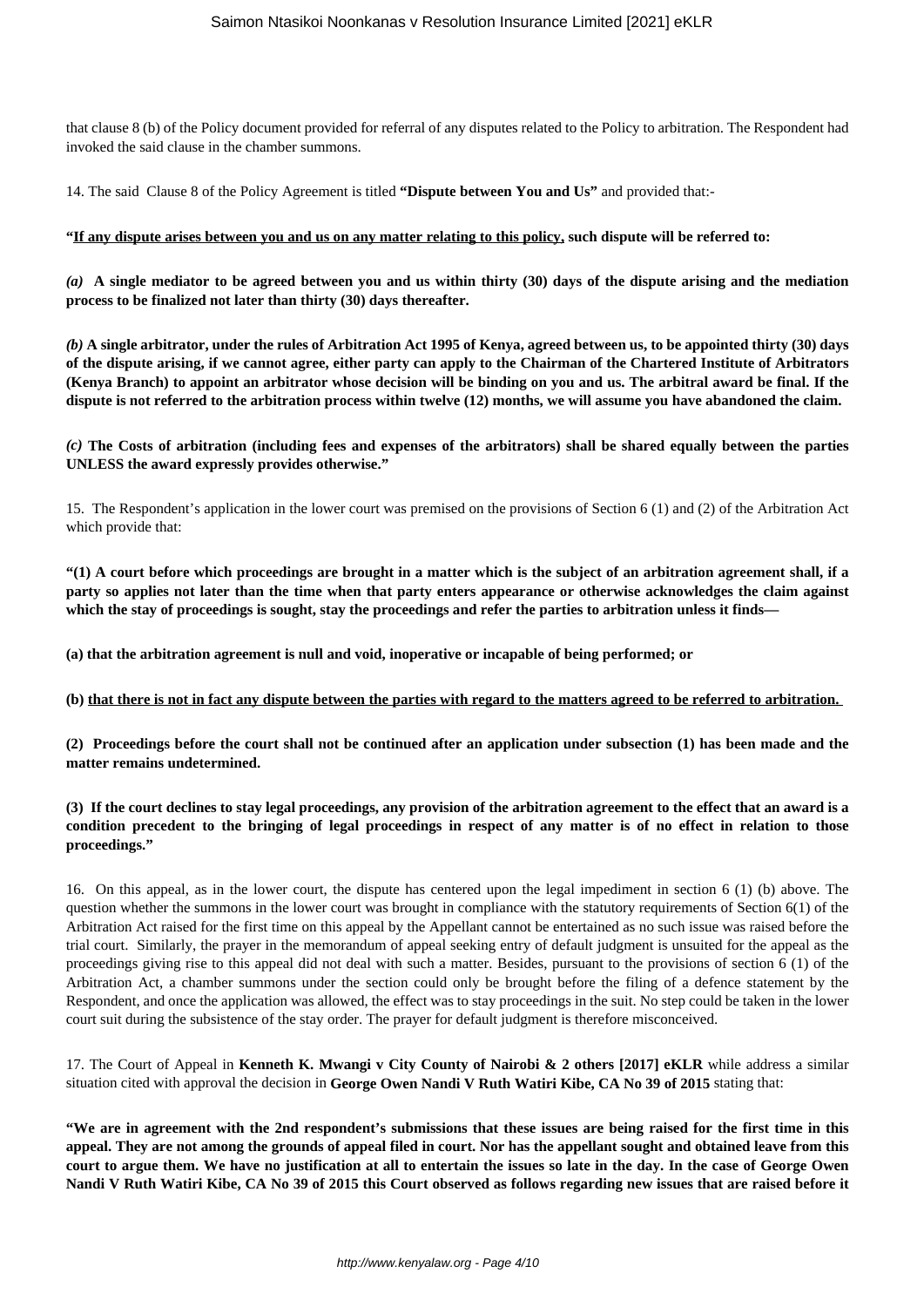**for the first time:**

**"In general, a litigant is precluded from taking a completely new point of law for the first time on appeal. The jurisdiction of this Court is not to decide a point, which has not been the subject of argument and decision of the lower court unless the proceedings and resultant decision were illegal or made without jurisdiction. (See Nyangau V Nyakwara [1986] KLR 712)".**

**Similarly in the case of North Staffordshire Railway Company V Edge [1920] A. C. 254, Lord Birkenhead justified why an appellate court is reluctant to entertain new issues on appeal in these terms:**

**"The appellate system in this country is conducted in relation to certain well-known principles and by familiar methods...**

**The efficiency and the authority of a court of appeal, are increased and strengthened by the opinions of the learned judges who have considered these matters below. To acquiesce in such an attempt as the appellants have made in this case is in effect to undertake a decision which may be of the highest importance without having received any assistance at all from the judges in the court's below."**

## **We entirely agree with and endorse these observations and accordingly decline to entertain the new grounds urged before us by the appellant for the first time"** (Emphasis added).

18. Thus, in my considered view, this appeal turns on the sole question whether there was not in fact any dispute between the parties with regard to the matters agreed to be referred to arbitration as envisaged in sub-section 6 (1) (b) of the Arbitration Act. That question is closely connected to the question whether the undisputed offer letter and discharge voucher constituted a complete and independent contract that superseded the Policy that could be enforced as such, as held in the **Lochab** case. The Appellant's position is in the negative, while the Respondent asserts that indeed there was a dispute relating to matters agreed to be referred to arbitration under the Policy.

19. In this regard, this court has looked at the offer letter and discharge voucher. Without a doubt, the two documents comprise a definite offer by the Respondent and acceptance thereof by the Appellant. All that remained was the payment of agreed sums. On the face of the documents, there was *ex facie* a binding contract between the parties. Evidence of lengthy negotiations and or part payment may go to confirm the making of a contract, but these are not necessary ingredients to the making of a contract. The essence of the dicta in **Michael John Beckett's** case is not any less applicable to this case because there were lengthy negotiations preceding the compromise therein unlike in this case. Ditto for **Lochab's** case: it is no less applicable in this case because repudiation herein was done in two months unlike in **Lochab's** case where repudiation was made several months after the settlement and part payment pursuant thereto. Indeed, in that case, as herein, the Respondent had attempted to repudiate the settlement on the basis of investigations instituted *after* the compromise had been reached, on the basis of mistake. It was to no avail, as the court affirmed the compromise.

20. In the **Mumias** case, the Court stated that in order to determine whether parties had reached an agreement it must inquire whether there has been a definite offer by one party and acceptance of that offer by the other. The Court then restated the objective test laid out in **Lochab'**s case, where several grounds, including mistake had been raised by the defendant in a bid to avoid a compromise. In the latter case the court expressed itself as follows:

**"In order for the defendants to avoid payment of the claim on this last ground it must show that its mistake rendered the contract a nullity one naturally turns to the decision of the House of Lords in Bell vs Lever Brothers. I feel that the best and briefest statement of what that case decided is Lord Denning (then Denning L J) in Solle vs Butcher [1950] 1 TLR at p 458, which reads: "Let me first consider mistakes which render a contract a nullity. All previous decisions on this subject must now be read in the light of Bell vs. Lever Bros. Limited (48 The Times L R 133; (1932) A C 161). The correct interpretation of that case, to my mind, is that, once a contract has been made, that is to say, once the parties, whatever their inmost states of mind, have to all outward appearances agreed with sufficient certainty in the same terms on the same subject-matter, then the contract is good, unless and until it is set aside for failure of some condition on which the existence of the contract depends, or for fraud, or on some equitable ground. Neither party can rely on his own mistake to say that it was a nullity from the beginning, no matter that it was a mistake which to his mind was fundamental, and no matter that the other party knew that he was under a mistake."**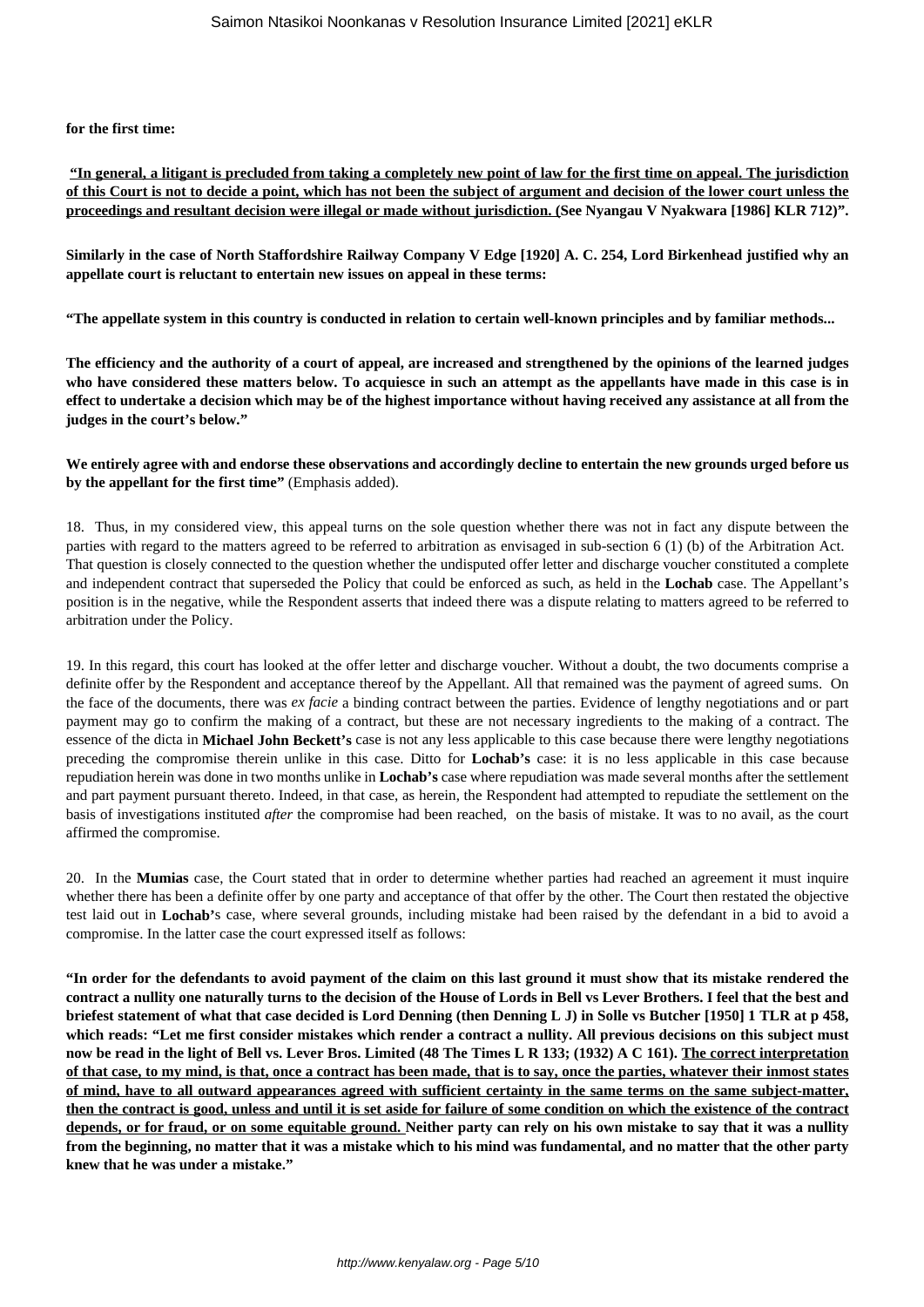**In this case a contract to settle the plaintiff's claim under the policy was clearly made. The sending of a completed discharge voucher to the plaintiff was plainly an offer. His signing and returning the same was clearly an acceptance. The parties had to all outward appearances settled the claim. The contract is good unless and until it is set aside for failure of some condition which the existence of the contract depends or for fraud or on some equitable ground.** (Emphasis added).

21. In the case of **Abdul Aziz Suleiman v South British Insurance Co. Ltd (1965) EA 66**, cited by **Mutungi J** (as he then was) in his decision in **UAP Provincial Insurance Co. Ltd. v Michael John Beckett**, it was held that where parties had reached a compromise, there was nothing to be referred to arbitration. This court is persuaded that a compromise had been reached in this matter prior to the filing of the suit. Thus, the *"without prejudice rule"* does not apply to the communication between the parties .This court readily agrees with the dicta of **Shields J**, in **Lochab Transport Ltd** to the effect that**:**

**"If an offer is made 'without prejudice', evidence cannot be given of this offer. However, if this offer is accepted, a contract is concluded, and one can give evidence of the contract and give evidence of the terms of the 'without prejudice' in the letter offer."**

22. **Halsbury's Law of England Vol 17** at paragraph 213 states:

**"The contents of a communication made on a "Without Prejudice" basis are admissible when there has been a binding agreement between the parties arising out of it, or for the purpose of deciding whether such an agreement has been reached and the fact that such communications have been made (though not their contents) is admissible to show that negotiations have taken place, but they are otherwise not admissible....."**

23. The next question therefore becomes whether the suit in the lower court was one for the enforcement of the compromise or of the Policy. The Respondent does agree that the suit was seeking the former, but in addition to the latter. The Court has studied the plaint in some detail. The drafting could have been more precise, but the averments at paragraphs 5,6, and 7 appear to relate to the necessary background of the claim including the taking out of the Policy, payment of premiums, the accident and claim. Key averments to the claim are found at paragraphs 3,8-13, 15 and part of paragraph 14 and relate to the alleged settlement. The fact that paragraph 4 and part of paragraph 14 refer to breach of the insurance policy and contain a claim for general damages does not transform the suit primarily brought to enforce the settlement into one to enforce the Policy. Indeed, the key prayers are for the payment of the sum in the offer letter and damages.

24. It is difficult at this stage to categorize and sever the Appellant's claims in the plaint without appearing to make presumptions. Unless, amendments are made to bring clarity, the court must wait for clarification when evidence is adduced at the trial. Suffice to say that any claim pursued under the policy, which the Appellant himself has strongly disavowed, would fall under the arbitration clause. Subject to this caveat, the court is satisfied that the claim in the lower court was primarily brought to enforce the compromise in respect of Shs.6, 970,000/- in settlement of the Appellant's claim. The Respondent's invocation of the arbitration clause in the case therefore appears tenuous and it could not be said that the dispute arising from the settlement was a matter agreed to be referred to arbitration under the Policy.

#### 25. In **Lochab's** case the court stated that:

**"The defendant seeks to avoid payment of the sum due under the settlement by setting up a number of defences but I am satisfied that all these defences are based on a radically mistaken conception of the law. When a claim is compromised, the cause of action becomes merged and is supersedent** (sic) **by the compromise and a defence to the original cause of action is not a defence to an action brought to enforce the compromise. Thus is the present case, the defendant cannot rely as it has sought to do on the arbitration clause in the policy of insurance to stay the action founded on the compromise. On this point see Green vs. Reson [1955] 1 W L R 741 and in particular the observations of Slade J. at p. 746 and Conlon vs Conlas Ltd. 1952 2 TLR 343."**

26. Is the settlement unenforceable on account of fraud" The respondent company in **Lochab's** case had sought to avoid the compromise through repudiation, on allegations of breach against the appellant company and pleaded mistake on their part in a bid to avoid the compromise. The Court nevertheless upheld the compromise stating that it was good until set aside "*for failure of some condition which the existence of the contract depends or for fraud or on some equitable ground."* Similarly, the Respondent herein made vigorous claims that the Appellant was in breach of the principle of utmost good faith as there were serious discrepancies in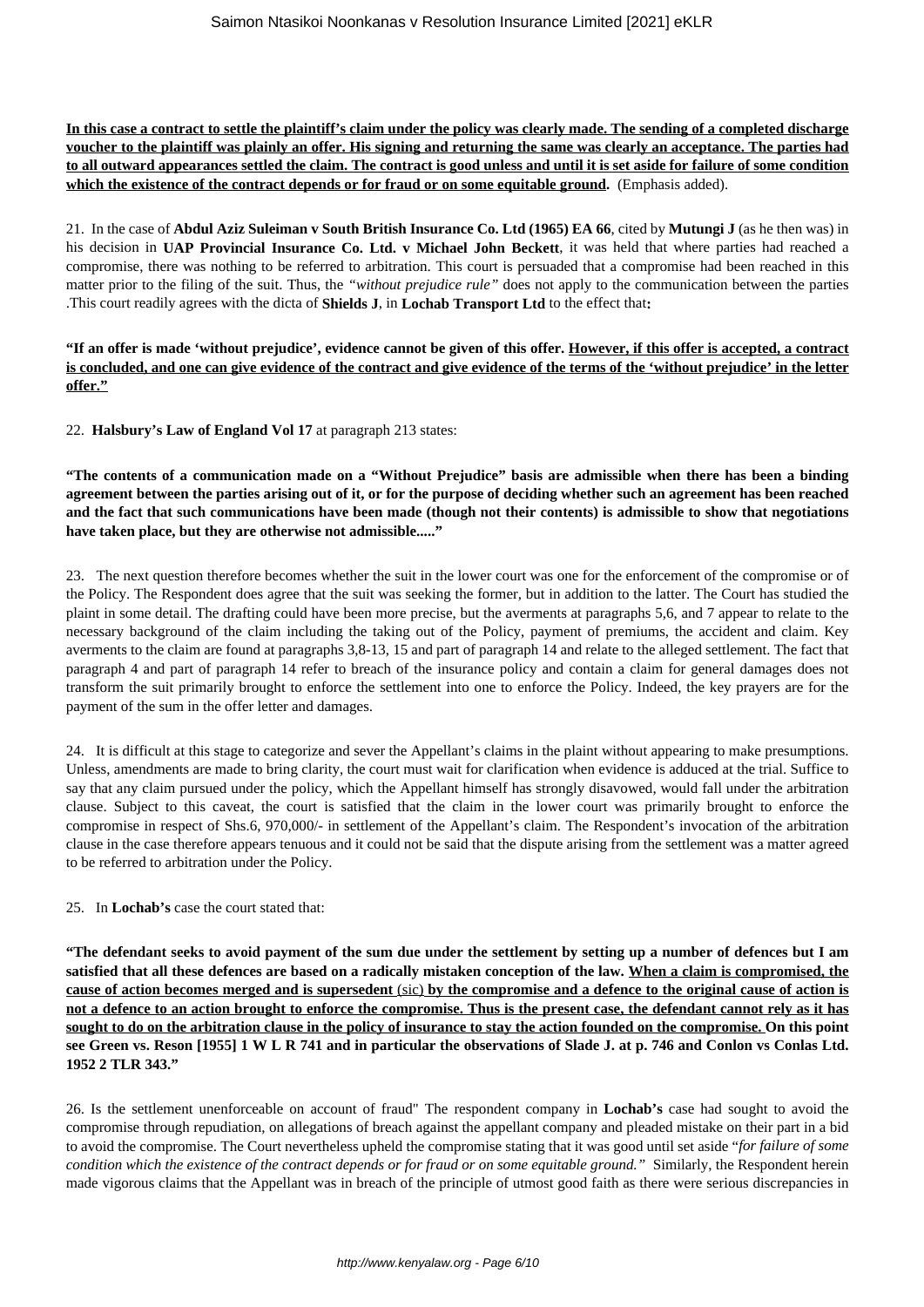the Appellant's claim, the most significant ones touching on the Appellant's alleged ownership of the accident vehicle and the identity of the vehicle itself. The Respondent asserted to have repudiated the claim upon discovery of these matters.

27. The Appellant's response was that fraud must be particularized and proved and that the investigations purportedly carried out after the offer letter were in bad faith and calculated to deny him payment. The Respondent was content at the lower court to rely on bare depositions and a note from the police suggesting tampering with the chassis number of the accident vehicle, but they did not exhibit a copy of the investigation report or other evidence discovered, to shore up the allegations of fraud. At this stage therefore it is not possible to determine the veracity of the Respondent's claims based on the material proffered. Nonetheless, but the assertions concerning fraud, if proved could well render the compromise null and void. That however is a matter for the trial court to determine upon tangible evidence.

28. The Court of Appeal stated in **Trinity Prime Investment Limited V Lion of Kenya Insurance Company Limited [2015]** eKLR, in anticipating the grounds upon which such a compromise would fail stated:

**"The execution of the discharge voucher, we agree with the learned judge, constituted a complete contract. Even if payment by it was less than the total loss sum, the appellant accepted it because he wanted payment quickly and execution of the voucher was free of misrepresentation, fraud or other. The appellant was thus fully discharged."**

29. These then are the matters that the lower court had been called upon to consider in determining the Respondent's chamber summons. The thrust of the ruling of the court was as follows:

**"Section 5 of the Civil Procedure Act Mandates Courts to hear all suits unless such hearing is expressly or impliedly barred.**

**The act that bars the hearing of a matter before a court where the same has an arbitration clause. Section 6 (1)(a) of the Arbitration Act which bars any further action other that the filing of a memorandum of appearance, for a party seeking to rely on the existence of an arbitration clause and as such, the defendant seeks to rely on the existence of an arbitration clause on section 8 b of the policy document.……Similarly, the court held in Kenya Oil Company Limited & Another v Kenya Pipeline Co. Ltd [2014] e KLR held that as long as it does not offend the structures imposed by law, parties in a relationship have the right to choose their own means of resolving disputes without recourse to the courts.**

**This court is aware of the binding decision in National bank v Pipe Plastic Samkolit Ltd & Another [2001] eKLR and shall not purport to re-write the contracts of the parties herein. When the parties contracted herein as per the policy document, they chose to have any future disputes determined through reference arbitration.**

**In the Court of Appeal in its decision in the case of TSJ v SHSR - Nairobi Civil Appeal 119 of 2017,…, the court therein held that an alternative dispute resolution body in the form of an Arbitration Board to which parties had submitted to by dint of their religious edits under the religious organization's Constitution, was the correct body to adjudicate a dispute amongst two members of religious edict.**

**The gist of my finding is that upon filing of the instant application by the Defendant for referral of the dispute herein to arbitration has been successful the same is allowed, the proceedings herein are stayed, pending the reference of this matter to an arbitrator…"** (sic)

30. From the foregoing, it is evident that the lower court glossed over the pertinent issues placed before it for determination and embarked on a bare discussion on the arbitration clause in the Policy and the rights of parties to settle disputes through arbitration. The court misdirected itself by failing to engage with the pertinent issues raised in the application, and especially the question whether the application surmounted the legal hurdle in section  $6(1)(b)$  of the Arbitration Act.

31. I find it useful to quote *in extenso* the discussion on the court's obligation under this section, in **Michael John Beckett'**s case, where the Court of Appeal delivered itself as follows:

**"It is clear from this provision that the enquiry that the court undertakes and is required to undertake under section 6(1)(b) of the Arbitration Act is to ascertain whether there is a dispute between the parties and if so, whether such dispute is with**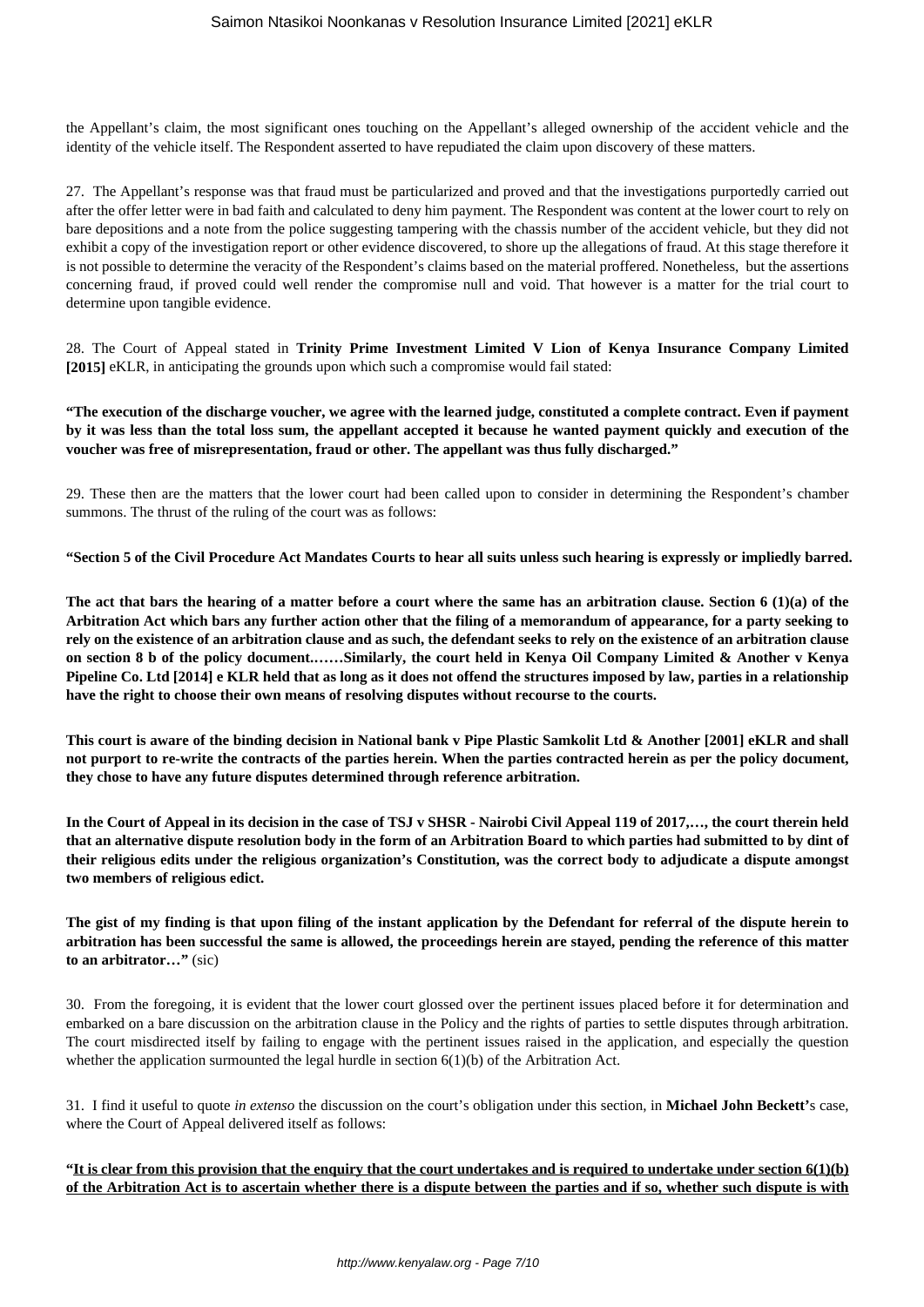**regard to matters agreed to be referred to arbitration. In other words, if as a result of that enquiry the court comes to the conclusion that there is indeed a dispute and that such dispute is one that is within the scope of the arbitration agreement, then the court refers the dispute to arbitration as the agreed forum for resolution of that dispute. If on the other hand the court comes to the conclusion that the dispute is not within the scope of the arbitration agreement, then the correct forum for resolution of the dispute is the court.**

**The inquiry by the court with regard to the question whether there is a dispute for reference to arbitration, extends, by reason of Section 6(1)(b), to the question whether there is in fact, a dispute. In our view, it is within the province of the court, when dealing with an application for stay of proceedings under section 6 of the Arbitration Act, to undertake an evaluation of the merits or demerits of the dispute. In dealing with the application for stay of proceedings and the question whether there was a dispute for reference to arbitration, Mutungi J. was therefore within the ambit of section 6(1)(b) to express himself on the merit or demerit of the dispute. Indeed, in dealing with a Section 6 application, the court is enjoined to form an opinion on the merits or otherwise of the dispute.**

**The provisions in Section 6(1)(b) of the Arbitration Act are similar to the provisions of Section 1(1) of the Arbitration Act, 1975 of England before its amendment by the Arbitration Act, 1996. Section 1(1) of the English Arbitration Act of 1975 provided:**

**"If any party to an arbitration agreement to which this section applies, or any person claiming through or under him, commences any legal proceedings in any court against any other party to the agreement, or any person claiming through or under him, in respect of any matter agreed to be referred, any party to the proceedings may at any time after appearance, and before delivering any pleadings or taking any other steps in the proceedings, apply to the court to stay the proceedings; and the court, unless satisfied that the arbitration agreement is null and void, inoperable or incapable of being performed or that there is not in fact any dispute between the parties with regard to the matter agreed to be referred, shall make an order staying the proceedings." [Emphasis]**

**In interpreting that provision which, as we have said is somewhat similar to the provision in our statute, English courts have held that the court need not stay proceedings in cases where there was no "real dispute". Lord Swinton Thomas LJ captured the significance of the words "there is not in fact any dispute between the parties" as used in the 1975 English Arbitration Act, and which appear in our section 6(1)(b), in the English case of Halki Shipping Corpn v Sopex Oils Ltd [1998] 1 W L R 726 which presents striking similarity with the circumstances in the present appeal. We bear in mind that that case was decided under the 1996 Arbitration Act of England.**

**In Halki Shipping Corpn v Sopex Oils Ltd, shipowners applied for summary judgment against charterers in respect of their claim for liquidated damages for demurrage. There was an arbitration agreement between the parties and the charterers applied to stay those proceedings pending reference to arbitration. The issue in that case was whether there was a dispute within the meaning of the arbitration clause. Lord Swinton Thomas LJ stated at page 755 that:**

**"The words used in clause 9 of the charterparty in relation to a referral to arbitration were "any dispute." The words in section 1 (1) of the Act of 1975 are: "there is not in fact any dispute between the parties." To the layman it might appear that there is little if any difference between those words. However, the legislature saw fit to draft section 1 using the phrase "not in fact any dispute." The legislature did not use the words "there is no dispute" and consequently a meaning must be given to those words and the courts have done so, although there is no general agreement as to what they mean. The distinction between the two phrase "any dispute" and "not in fact any dispute" is of central importance in understanding what underlies the cases that preceded the Act of 1996. To a large extent as a matter of policy to ensure that English law provided a speedy remedy by way of Order 14 proceedings for claimants who made out a plain case for recovery, and to prevent debtors who had no defence to the claim using arbitration as a delaying tactic, the words "not in fact any dispute" as opposed to "no dispute" have from time to time been interpreted by the courts as meaning "no genuine dispute," "no real dispute," "a case to which there is no defence," "there is no arguable defence", and later a case to which there is no answer as a matter of law or as a matter of fact, that is to say that the sum claimed "is indisputably due." The approach of the courts has on occasions been similar to that adopted by them in Order 14 proceedings in cases where there is no arbitration clause.**

**In recent times, this exception to the mandatory stay has been regarded as the opposite side of the coin to the jurisdiction of the court under R.S.C., Ord. 14, to give summary judgment in favour of the plaintiff where the defendant has no arguable**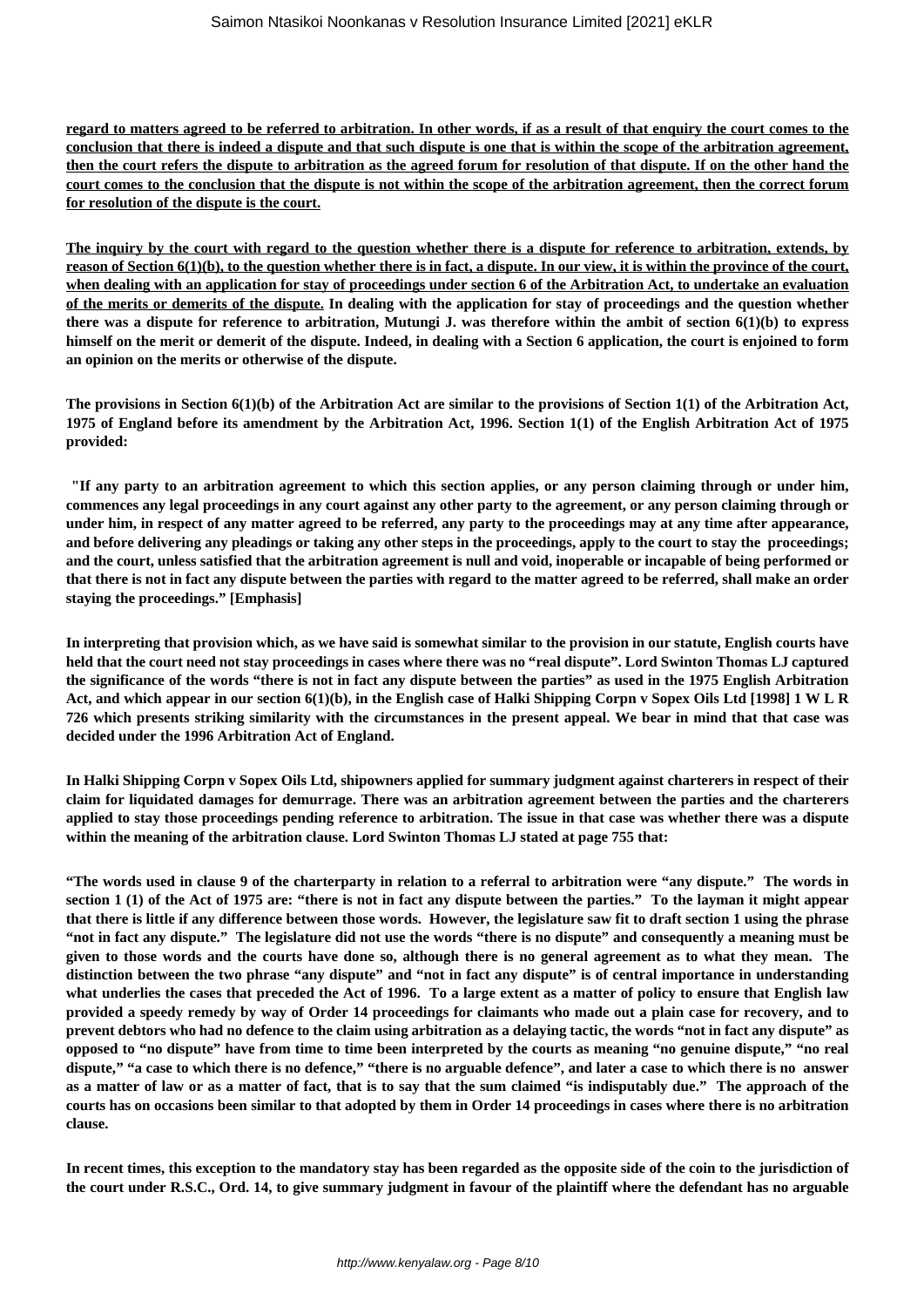#### **defence."**

**In the English case of Ellis Mechanical Services Ltd v Wates Construction Ltd (Note) [1978] 1 Lloyd's Rep 33 which was determined on the basis of the1975 English Arbitration Act, Lord Denning, M. R at page 35 had this to say:**

**"There is a point on the contract which I might mention upon this. There is a general arbitration clause. Any dispute or difference arising on the matter is to go to arbitration. It seems to me that if a case comes before the court in which, although a sum is not exactly quantified and although it is not admitted, nevertheless the court is able, on an application of this kind, to give summary judgment for such sum as appears to be indisputably due, and to refer the balance to arbitration. The defendants cannot insist on the whole going to arbitration by simply saying that there is a difference or dispute about it. If the court sees that there is a sum which is indisputably due then the court can give judgment for that sum and let the rest go to arbitration, as indeed the master did here."**

**Bridge L.J in the same case at page 37 captured the same principle as follows:**

**"To my mind the test to be applied in such a case is perfectly clear. The question to be asked is: is it established beyond reasonable doubt by the evidence before the court that at least £X is presently due from the defendant to the plaintiff" If it is, then judgment should be given to the plaintiff for that sum, whatever X may be, and in a case where, as here, there is an arbitration clause the remainder in dispute should go to arbitration. The reason why arbitration should not be extended to cover the area of the £X is indeed because there is no issue or difference, referable to arbitration in respect of that amount."**

**We identify fully with those pronouncements by English courts. The words "that there is not in fact any dispute between the parties" appearing in Section 6(1)(b) of the Arbitration Act are in our view not superfluous and require the court to consider whether there is in fact a genuine dispute when considering an application for stay proceedings. As we have held, under Section 6(1)(b) of the Arbitration Act, 1995, the issue whether the dispute or differences between the parties had any merit was a matter properly before Mutungi J.**

**In our view, the learned judge was right in finding that the suit before him was for enforcement of the settlement agreement under which Beckett was pursuing his right to payment and that having regard to the settlement agreement there was no dispute between parties capable of being referred to arbitration."**

32. Had the lower court addressed its mind to the issues arising from the material canvassed by the parties, it would have come to the conclusion that the chamber summons could not succeed in the circumstances of the case. Considering all the foregoing, this court finds that the appeal has merit will therefore allow it by setting aside the ruling of the lower court dated 23.10.2020 and substituting therefor an order dismissing the chamber summons dated 17.3.2020 with costs. The costs of the appeal are awarded to the Appellant.

33. However, for the avoidance of doubt, prayer 3 in the memorandum of appeal cannot be granted for reasons given earlier in this judgment. With the setting aside of the stay of proceedings order of 23.10.2020 by this judgment, the time provided for the Respondent to file a defence statement in the lower court suit could only start running today, assuming that service of the plaint had been duly effected upon the Respondent. In view of the history of this matter, possible administrative delays in remitting the lower court file back to the subordinate court, and in the interest of justice, this court will allow a period of 21 days from today's date for the filing of the defence statement by the Respondent.

# **DELIVERED AND SIGNED ELECTRONICALLY ON THIS 15Th DAY OF DECEMBER 2021.**

## **C. MEOLI**

# **JUDGE**

**In the presence of:**